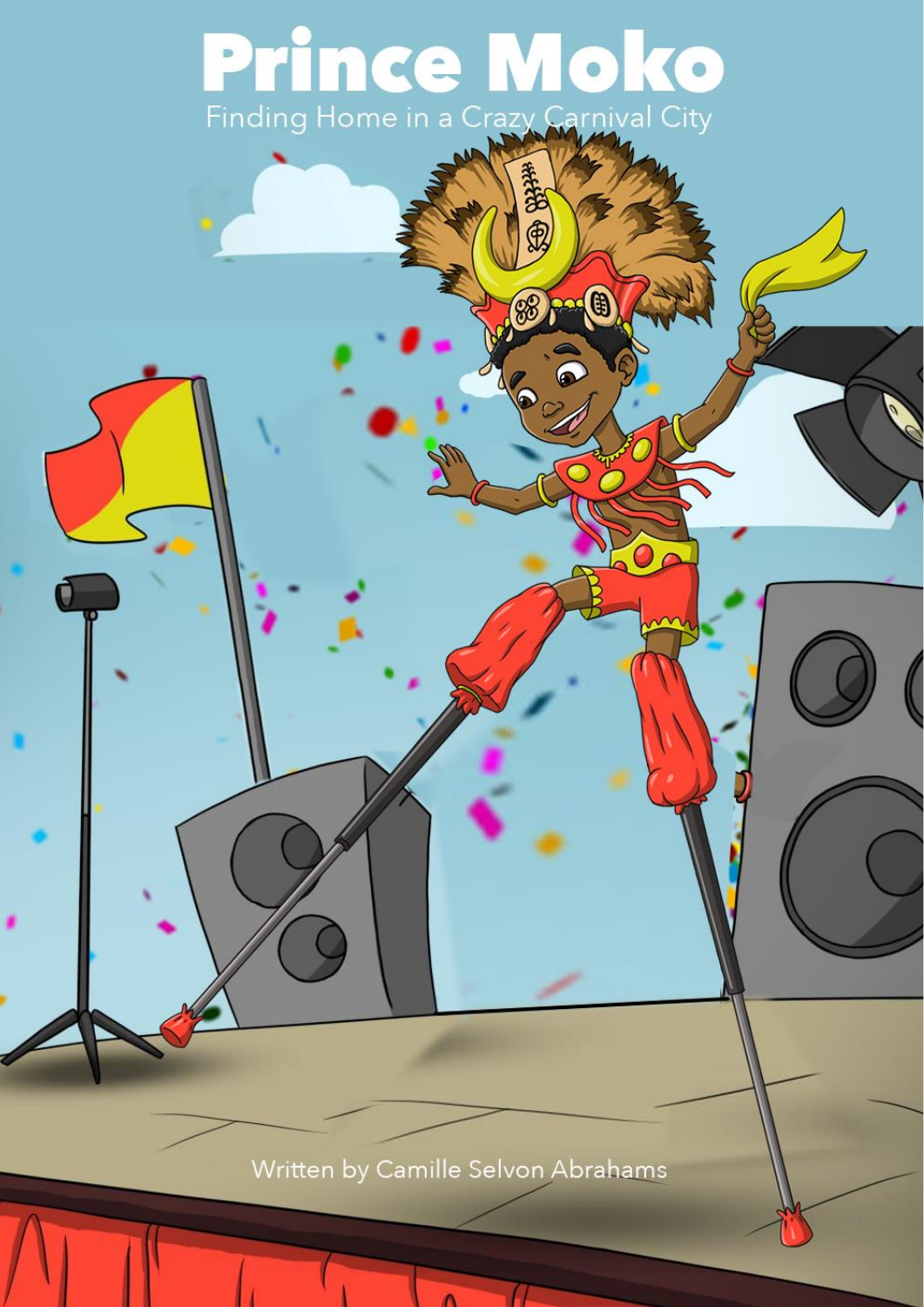## **Title: The Moko Prince**©

#### Written by Camille Selvon Abrahams 15.04.19 Draft 03

**Synopsis:** Akeem is a vivacious young performer who enjoys the frenzy and splendour of the annual 'Carnival' celebrations. His journey takes an adventurous turn as he is forced to protect his family's tradition by defending his crown as the 'Moko Prince.' To do this he has to cross the waters to the 'Big Island' only to discover that the grass is not always greener on the other side. On his journey he is motivated to earn the admiration of his Dad, who himself never fulfilled his own childhood dream of crossing the waters. A whimsical and exhilarating roller-coaster ride through Caribbean fantasy with wonderful, music, costumes, rhythms, and culture never seen or heard before. The story crosses borders and teaches a universal story of appreciation of self and others. A story our today world needs to hear.

**Format:** Feature Length Animated Film 3D Format

**Audience:** Children and Adults

#### **CHARACTERS**

**The Moko Prince** - Akeem is a young artistic genius who loves his annual crazy carnival celebrations. It's a time of street parades, costume wearing and he can put all his years practice into play for the annual Moko competition. Through the guidance of his father Akeem has excelled in his artform. His constant yearning for perfection and his boredom of always winning pushes him to reach for more. When faced with a traumatic family crisis Akeem is ever so ready and yearning for something more. The perfect excuse to journey to the 'Big Island' where he strips away his traditional act and applies modern trends only to be flabbergasted to realise that on the 'Big Island' he is just like everyone else. This realisation forces him to reach deep inside with help from his dad to find that special something that makes him stand out among the rest.



**Dad** – Akeems Dad better known as 'Teach' on the Island, is a creative whiz. He has carried on the family tradition for the last four decades. Living vicariously through his son his only dream is to keep the ancestral traditions of his family alive and intact.

**Daria** - Daria is Princess of the Carnival costume competition. She is self assured, spoilt and there only because her mother, being a helicopter mom lives vicariously through her. Her real dream is really to simply travel the islands and see what is out there Daria want to go to the Big Island but not for what her mother has in mind. Daria journey on the Big Island is eventful and she returns to a new appreciation to what was in front her all the time.

**Brothers Bunnie and Kester** are Akeems best friends. Their carnival group is tight. They play together and perform together and are Akeems biggest fans. Both are from the other side of the bridge and

**The Midnight Robber** – Lurking in the background but always in Akeem's eyesight this costumed character is sneaky and obviously out to get something that Akeem possess. The story takes a mysterious turn when its true identity is revealed.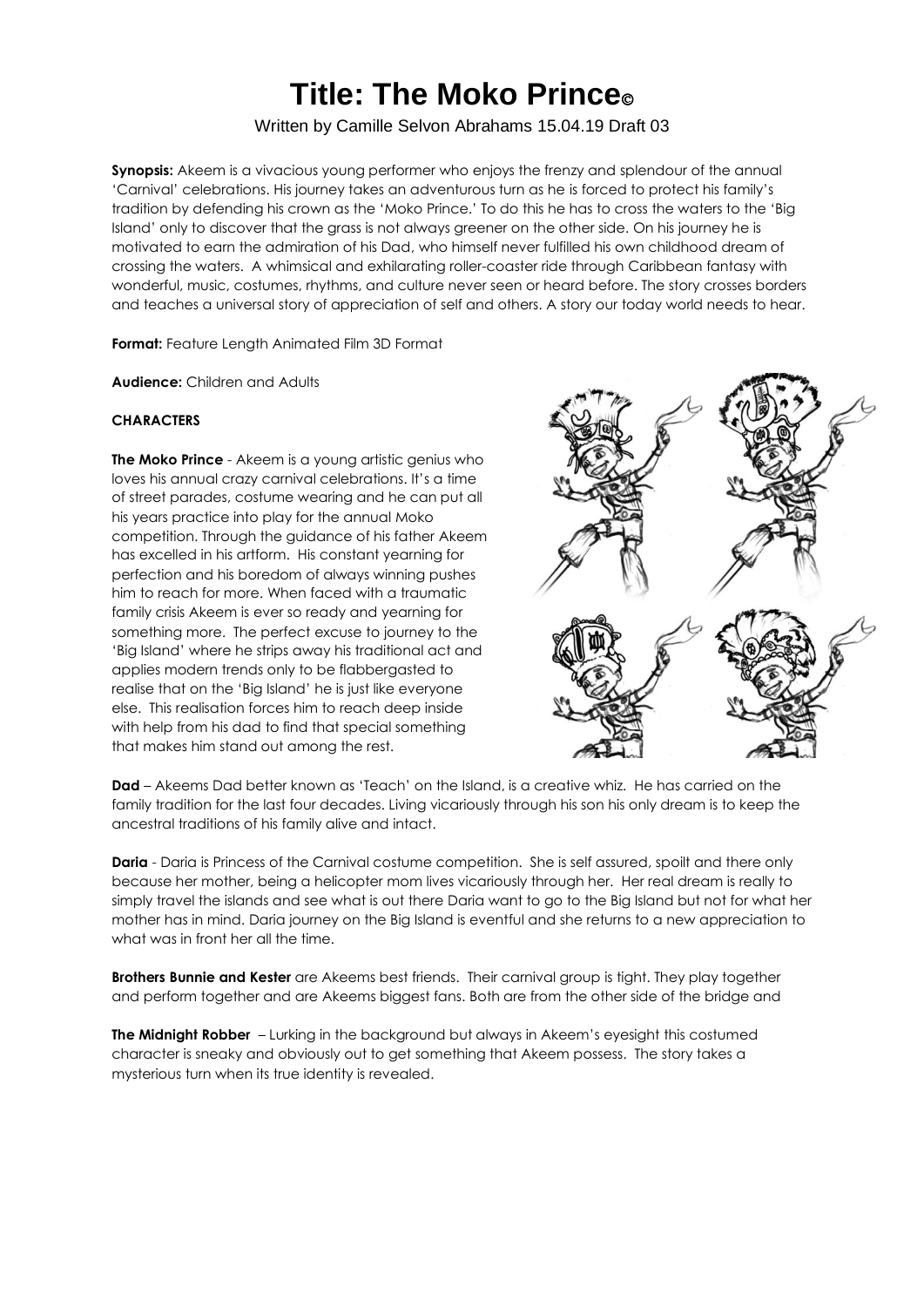### **Draft Storyline Title – THE MOKO PRINCE**

#### **The Moko Prince**

Trinity is a beautiful island on the other side of the world. Full of happy people, rich with pride for their annual Carnival celebrations. Akeem is from a family of Mas Makers. Steeped in tradition and proud of the lineage of Carnival Kings, Queens, Prince and Princesses. They are considered the Royal Family of the Carnival Season. Every Season the family proudly competes and unfailingly takes their crown home. It is a family tradition that goes back to Akeems ancestors of Kings and Queens and though the island is now run by the local Mayor the family holds tight to what is left of their dynasty.

#### **The Carnival**

Every year the islanders excitedly prepare for 'The Season' It is a time for dancing and singing and bringing in the New Moon when all of the farmers plant their corn for the August harvest. Although Akeem loves his tradition he is bored by its simplicity. He has grand ideas of fantastical lighting costumes and electric effects like the performers on the 'Big Island'. His father however is very concerned of the loss of the traditions and is always reminding Akeem of his ancestors and their way of being.



#### **No More Mas!**

One day Akeems father, the patriarch of the family and main designer at his Mas Camp is threatened for foreclosure as the city mayor announces a ban on Carnival. Akeem is saddened as he sees his chance of winning back his crown and his family tradition slowly drift away.

#### **Is The Grass Greener?**

Akeem is forced to reach outside himself to find a solution when his father is forced to close his mas camp. He aims to journey out to the Big Island to compete on the iconic Savannah Stage. A place where legends are born. A place where Akeems Dad dreamt of one day going but never had the guts to leave the island. His Dad is saddened as Akeem does not accept the Magic Costume that has been passed down by the ancestors. For the Big Island Akeem is going all out! "Dad this is modern times, we have to follow the trends of the Big Island or we will fail!" His father could only shake his head in surrender. Akeel and his Dad set out to new pastures, to a place where he can become the Prince of Moko once again. Where he can win the Key to the City and reinstate his family name back their position as the Royal Family of Moko.